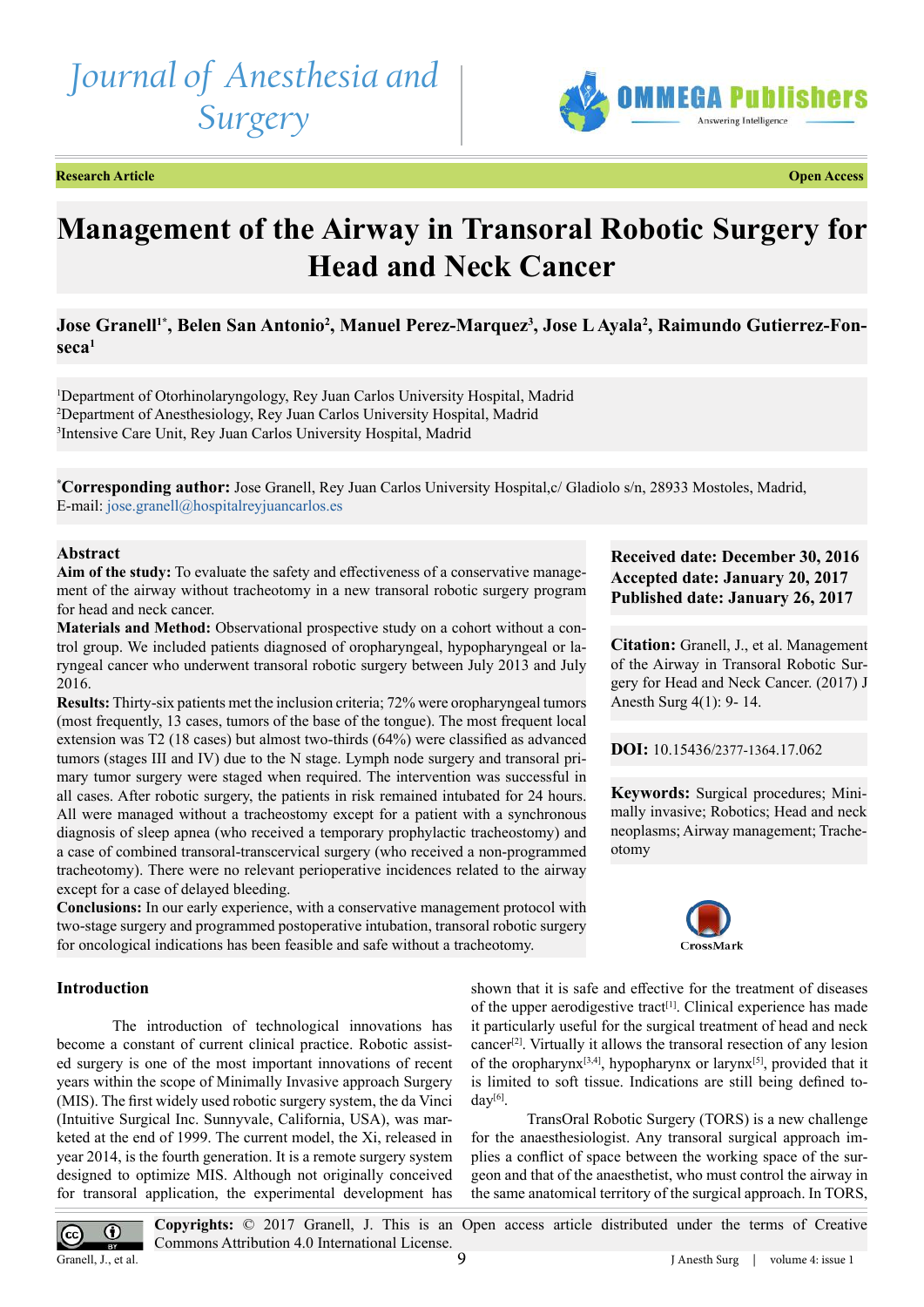

the placement of voluminous auto-static device to gain exposure and the introduction of three robotic arms through the mouth makes the situation even more complex (Figure 1). In oncologic surgery, frequently with extensive resections and with the risk of postoperative airway compromise, or potentially serious intra- or postoperative haemorrhagic complications, the situation can become a real challenge if we are to perform the procedures without a safety tracheostomy.



**Figure 1:** Transoral robotic approach. The exposure is obtained with the FKWO pharyngolaryngoscope. The camera arm enters in a central position and the other two robotic arms (instrument arms) converge from the sides.

TORS is in fair expansion<sup>[\[7\]](#page-4-5)</sup>. Although it is true that they are not particularly complex interventions from the anaesthetic point of view, it is appropriate to know some peculiarities of the perioperative care. At the start of the TORS program at our centre we did plan to prospectively evaluate safety in the application of this new technology, and thus specifically control the potential level of damage. This is particularly important in those aspects that involve significant differences with standard treatment protocols. Since the standard surgical approaches of the oropharynx and many lesions of the hypopharynx and supraglottis associate temporal tracheotomy, this was considered a point of particular interest. Therefore, it was proposed to describe the perioperative management of the airway in patients with head and neck cancer who underwent TORS.

The primary objective of this study was to evaluate the feasibility and safety of conservative management of the airway without tracheotomy in patients undergoing TORS for head and neck cancer. As a secondary objective, we searched for possible risk factors that could condition airway management problems, defined as variations on the established protocol.

#### **Materials and Methods**

We designed a prospective observational study. A time horizon was proposed from the beginning of the program in July 2013, until July 2016. We included patients with a diagnosis of carcinoma of the oropharynx, hypopharynx or larynx undergoing TORS. Data were collected prospectively from diagnosis to completion of treatment.

The TORS-oncology program protocol is supervised by the institutional quality control system[\[8\]](#page-4-6). Patients with tumors of the upper aerodigestive tract that can be surgically treated with functional preservation and are resectable by TORS are included, subject to agreement in the Multidisciplinary Committee on Head and Neck Cancer.

The anaesthetic management protocol includes a standard pre-anaesthetic assessment, with particular attention to the prediction of the difficult airway)<sup>[9,10]</sup>. Unless there is a reasonable contraindication, interventions are scheduled without a tracheotomy. The surgical position is supine, with atlo-occipital extension for transoral access from the patient's head. Patient monitoring is performed and the usual aesthetic protocol is used: pre-oxygenation for 2 minutes with oropharyngeal cannula, intravenous induction with propofol, fentanyl and rocuronium, inhaled anaesthesia with sevoflorane with dose adjusted according to BIS monitor (Covidien Mansfield, USA). For the most frequent indication of TORS, on the oropharynx, a nasotracheal intubation facilitates surgical work. If possible, the nostril contralateral to the tumor is chosen. In anticipation of a difficult airway, a Froba tracheal tube introducer (Cook Inc. Bloomington, IN. USA) and alternative intubation device such as the Airtrack (Ajl Prodol meditec Ltd. Guangdong, China) are prepared if conventional intubation fails. In all cases of pharyngolaryngeal surgery, the material for an emergency tracheotomy is ready for use, and the surgeon is present in the operating room during the intubation manoeuvre. For the orotracheal intubation we use a reinforced tube (Teleflex medical. Malasya) number 7 and for nasotracheal intubation a Portex nasal tube (Smith Medical Int. Kent. UK) also of number 7 or 6.5. Once the airway has been secured the patient receives eye protection goggles, a dental protector, and two venous accesses are warranted. Placement of a central venous access is not considered necessary, since it is a surgery in which discrete hematic loss and minimal hemodynamic instability is foreseen, being exceptional that vasoactive drugs are required. However, a cannula is put into the radial artery to facilitate gasometry and laboratory monitoring during surgery and in the immediate postoperative period, since patients will be intubated for at least 24 hours in the Intensive Care Unit (ICU). High doses of intraoperative analgesia are required: fentanyl up to a total of 8 - 10 mcg/kg and/or remifentanil infusion. It is also usual to require some occasional urapidil bolus for the control of blood pressure and sympathetic stimulation that occurs at specific times of surgery, such as lingual traction in the introduction of retractor FKWO (Olympus Corp. Tokyo, Japan). Although the surgical time of excision may be relatively short, intraoperative biopsies are often required, and might lengthen the anaesthetic time. At the end of the procedure, an orotracheal tube replaces the nasal tube if the last was used during surgery. The patient is transferred to the ICU where is kept under orotracheal intubation for the next 24 hours, being extubated the next day.

The management protocol contemplates the accomplishment of surgery in two times in case a neck dissection is required. Neck surgery is scheduled between one and two weeks prior to transoral surgery. Times given in the current study refer only to TORS itself.

For the present study, variables related to airway characteristics and management, and potential risk factors for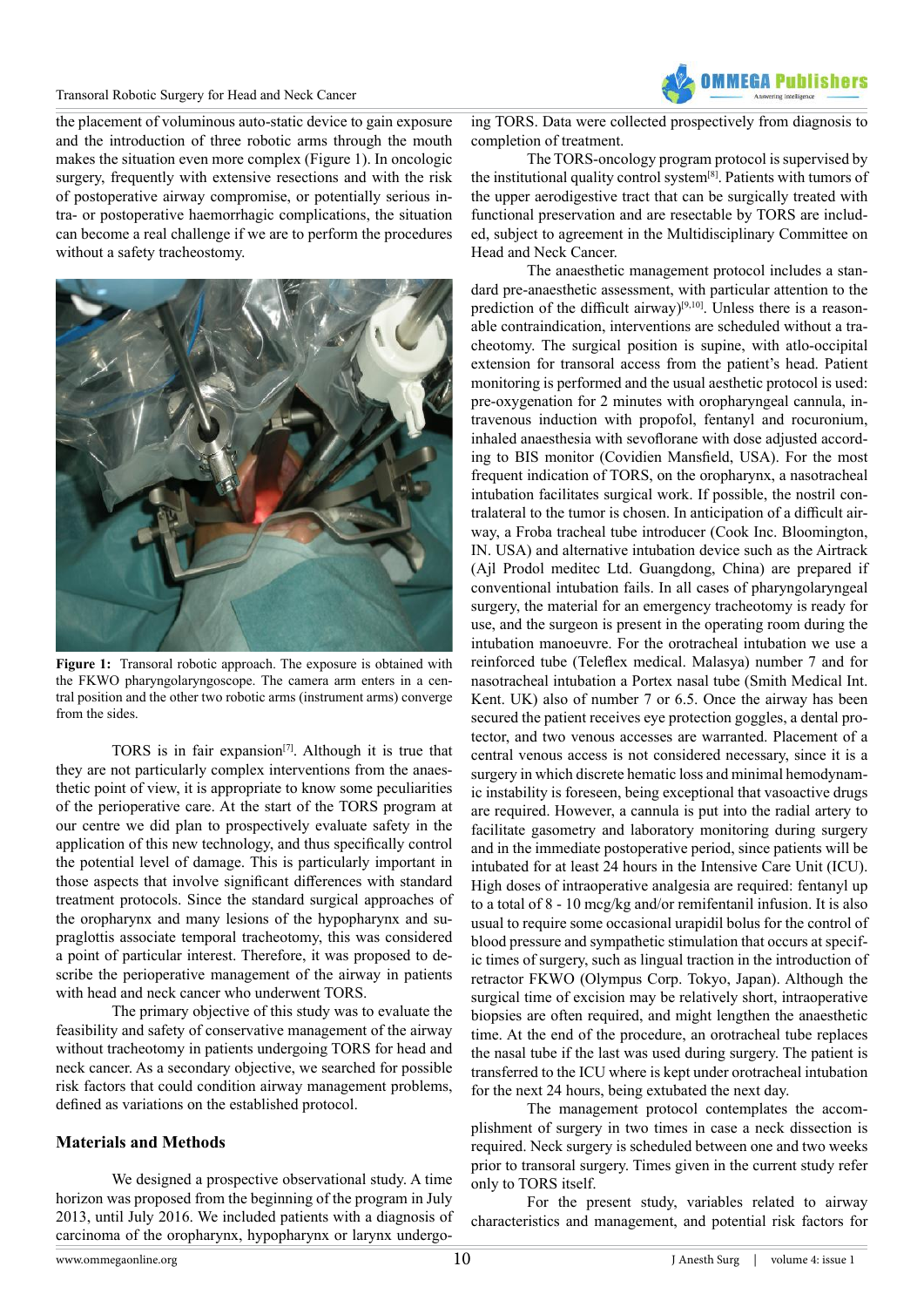

complications were collected<sup>[11]</sup>. Preoperatively, in addition to the oncological diagnosis (TNM staging), age, BMI and ASA classification, Mallampatti, difficulty in cervical extension, oral opening and teeth status were documented. Also Cormack-Lehane grade, type of intubation and eventually the existence of a difficult intubation, the quality of the exposure (insufficient, bad, moderate, good or excellent), type of surgery, surgical time, and presence of intraoperative complications. During the postoperative period, intubation time with mechanical ventilation was recorded and total time at the ICU (hours), as well as any complications. The series is described according to the indicated variables. We analyse the compliance with the airway management protocol and the implication of the potential risk factors in the non-compliance. For all of the cases we did use a da Vinci S HD system, except for the last supraglottic laryngectomy case, which was done with the da Vinci Xi system.

#### **Results**

July 2013 to July 2016 were first 3 years of the TORS - oncology program at our centre. The study group consisted of 32 men and 3 women (one patient was operated twice because of two metachronous tumors). The mean age was 63.4 years (SD = 8.9 years). All tumors were epidermoid carcinomas except for one liposarcoma. Most tumors (72.2%) were located in the oropharynx (13 at the base of the tongue, 6 at the palatine tonsil, 1 at the tonsillar pillar, 3 at the lateral wall and 2 at the posterior wall); The rest were supraglottic tumors (9 cases), and a pyriform sinus tumor (hypopharynx). Two tumors belong to the same patient in whom a robotic supraglottic laryngectomy was performed for a pT2pN0, and 6 months later the robotic transoral excision of a second primary  $(pT1)$  of the posterior wall of the oropharynx. Half of the cases (18) were classified as T2. In order of frequency the rest were T1 (4), T4a (3) and T3 (1). Therefore, 11.1% were locally advanced tumors (T3 and T4), but due to the presence of lymph node metastases, the percentage of cases classified as advanced stages (III and IV) rose to 64%. As corresponds to a series with primarily surgical treatment, all cases were M0. Also, as per staging, 86% of the patients received a neck dissection. In half of the cases it was bilateral (all of then functional neck dissections, except for two necks with radical dissections), an in 77.8 it was staged (before TORS). Simultaneous surgery was more frequent in the last year for patients with radical tonsillectomy and unilateral functional neck dissection.

All patients in whom TORS was indicated received anaesthetic approval with an ASA II (66.7%) or III (33.3%). In two cases a difficult airway was predicted in patients with a Mallampatti III and IV respectively. The mean BMI was 24.3 kg /  $m^2 (SD = 2.3 kg / m^2)$ . 22.2% of patients had normal dentition, 33.3% had partial dentition, and 16.7% had edentulous teeth. The remaining 27.8% were considered to have a septic mouth; in 3 cases in which the possibility of adjuvant radiotherapy was likely, a complete extraction of the remaining teeth was performed, so that, for the purposes of the approach, they became edentulous. In no case was it considered that there were relevant limitations in oral opening or cervical extension.

Elective tracheotomy was scheduled in a patient with a tongue-base tumor diagnosed with sleep apnea-hypopnea syndrome (OSAS) who was using a CPAP device. Although our TORS-SAHS protocol does not include routine tracheotomy, in

this case it was considered an unnecessary risk not to do so. Another patient with a combined transoral-transcervical surgery got a non-programmed tracheostomy. In the rest of the cases, natural airway management was planned, including one patient with previous supracricoid hemipharyngolaryngectomy (10 years earlier).

The mean time for the setup of the patient and the operating room was 55 minutes (SD = 11 minutes). The mean transoral surgery time was 59 minutes (SD = 29 minutes), with a minimum of 24 minutes and a maximum of 142 minutes.

Only one of the predicted difficult airways cases met difficult intubation criteria. However, in 5 other patients there was an unplanned difficult intubation, two of them with Cormack-Lehane III and another IV. In all, 6 cases met difficult intubation criteria, although all situations were resolved with a standard management and the expected surgical procedures could be completed. In spite of the incidences in intubation, the surgeon rated the quality of the transoral exposure as good or excellent in all but one of the cases (it was considered to be poor in a patient with a T1 pyriform sinus tumor). In no case was necessary to convert to open or discontinue the procedure because of exposure problems. All of the procedures were successfully completed. In most cases (72%) nasotracheal intubation was used. It was performed with a nasal tube except in two cases where a reinforced tube was used. In the oral route the most frequent tube size was number 7, and in the nasal one equally number 7 and 6.5. The change from nasal to orotracheal at the end of the interventions was performed without difficulty (Figure 2).



**Figure 2:** Surgical bed at the end of robotic transoral resection of the base of the tongue and supraglottis (pT3pN2aM0 squamous cell carcinoma of the left valecula). It was a Mallampatti IV that was handled with nasotracheal intubation. At the moment of changing the tube we take advantage of the excellent surgical exposure of the glottis after the excision. Bl: short TORS blade of the FKWO. Tg: tongue. Mo: 5mm monopolar cautery. Uv: uvula. My: 5mm Maryland dissector.

All of the patients were submitted to the Intensive Care Unit for postoperative surveillance, most off them under mechanical ventilation. The risk assessment at ICU admission had an average of  $7.35$  (SD = 4.12) on the Apache II scale, and  $20.29$  (SD = 6.16) on SAPS II. The mean length of stay in ICU was 58 hours ( $SD = 25$  hours). In patients with orotracheal intubation, mean intubation time was 30 hours (SD = 13 hours). Four patients were not extubated "the next day". A multivariate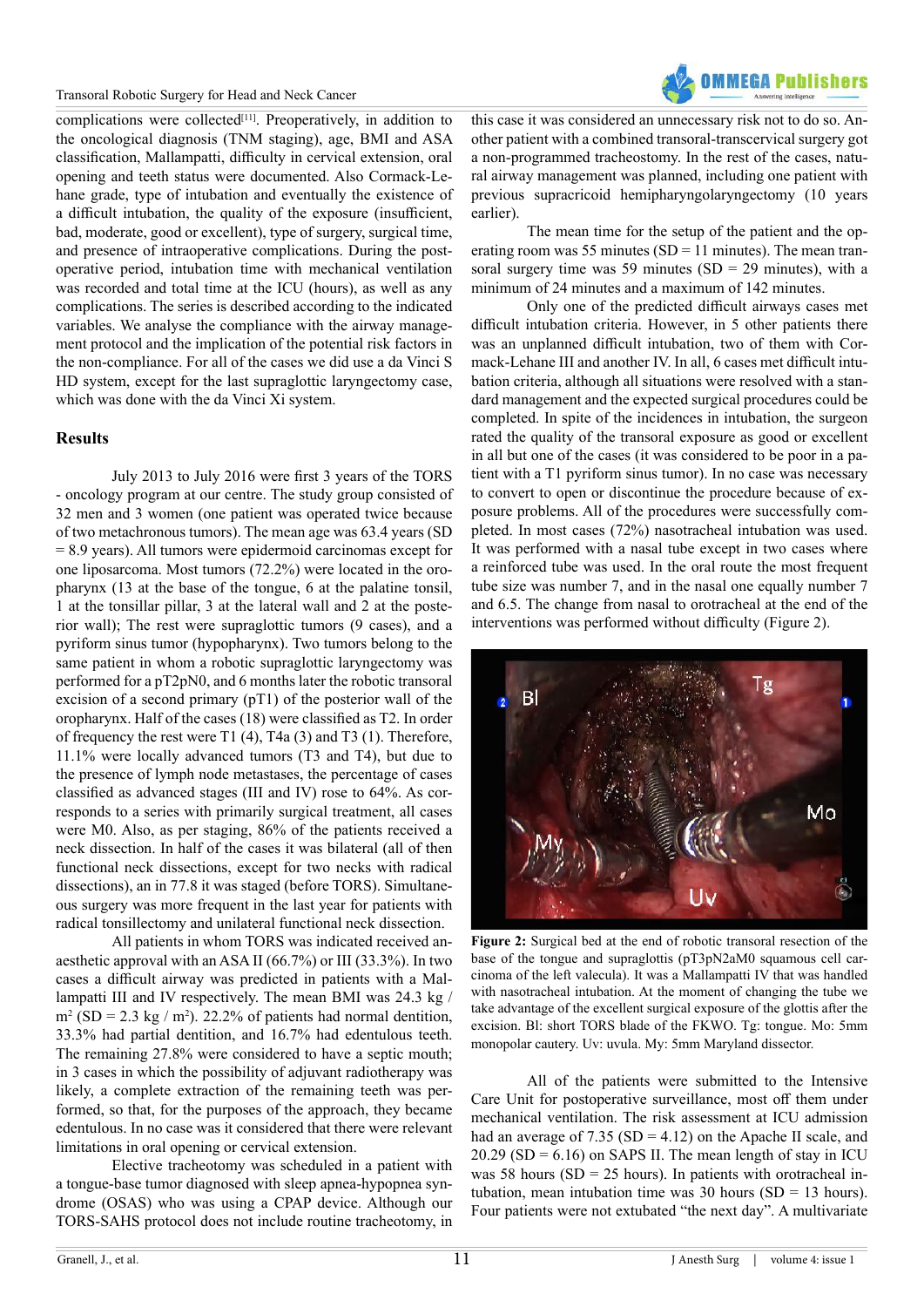

logistic regression analysis was performed to identify variables associated with prolonged intubation between the previous risk (age, locally advanced tumor, VAD prediction), intraoperative (difficult intubation, transoral surgery time, extent of resection) and operating room (risk scales Apache II and SAPS II at ICU admission). No statistical significance was found for any of them.

Complications were considered as prolongations in the time of intubation and a case of lingual oedema that motivated one of the prolonged intubations, besides pneumonia during the postoperative period in one of the laryngeal tumors. There were no intraoperative haemorrhagic complications, but two postoperative complications: diffuse haemorrhage of the tongue base surgical site the same afternoon of the intervention (with the patient intubated) and a bleeding after a week of a tongue base resection. Both required surgical revision and were resolved without further incidents. The patient with a programmed tracheostomy for simultaneous SAHS, a valecula tumor that required resection of the base of the tongue and supraglottis, was extubated after 14 days.

27% of patients received adjuvant radiotherapy and 33% received radio chemotherapy. At no time of treatment was there any incidence with the airway. At the end of the treatment, all the patients but three had a complete oral diet. Two patients with laryngeal tumors had a temporarily gastrostomy during radiochemotherapy because of unsafe swallowing in the early postoperative period. Three patients have a gastrostomy at the end of the follow-up: the patient with the previous supracricoid surgery, the one with the delayed bleeding, who suffered neurological complications, and the one with a combined resection (also still with a tracheostomy). No patient experienced delayed respiratory complications attributable to aspiration.

#### **Discussion**

Temporary elective tracheotomy is a safety measure in major head and neck surgical procedures; is a constant for certain approaches, such as the transmandibular approach used for the lateral wall of the oropharynx and the base of the tongue<sup>[\[12\]](#page-4-9)</sup>. The risk is related to the potential compromise of the airway in the postoperative period due to oedema and haemorrhage, which may be associated with an important morbidity and mortality due to the eventual impossibility for reintubation and bronchial aspiration.

Although transoral surgery (be it robotic or with other instrumentation) by definition implies a minimization of the damage associated with the approach, this risk of complications continues to exist. Even so, the expansion of transoral approaches favoured by Transoral Laser Microsurgery (TLM) was associated with a decrease in the number of temporary tracheoto-mies<sup>[\[13\]](#page-4-10)</sup>, while allowing more ambitious transoral resections, particularly in the larynx<sup>[\[14\]](#page-4-11)</sup>. TLM techniques on the larynx are reproducible by TORS, but TORS also allows more ambitious resections in the oropharynx. Of course, this potentially increases the risk of complications.

In the published series, the management of the airway in oncological patients operated by TORS is diverse. In one of the first ones, published by the authors who originally developed the technique, out of 27 patients, most of them remained intu-bated for 24 to 72 hours<sup>[\[15\]](#page-4-12)</sup>. In another series of 54 patients, 12 remained intubated 48 hours and 2 patients had tracheotomy<sup>[16]</sup>. In a third early series of 45 cases, which mostly included tonguebase cancer, 14 patients left the operating theatre with a tracheotom[y\[17\]](#page-4-14). In more recent series, the percentage of tracheotomies is lower (4 of 26)<sup>[\[18\]](#page-5-0)</sup> or even null<sup>[19]</sup>, although for the same locations (e.g. supraglottis) there are still large variations that include "al-ways"<sup>[\[20\]](#page-5-2)</sup> or "never"<sup>[\[21\]](#page-5-3)</sup>. This probably reflects a certain degree of arbitrariness. The original protocol of the University of Pennsylvania indicates tracheotomy in resections combining tongue base and supraglottis, if a difficult reintubation is expected (e.g. by previous radiotherapy) or by other medical indications (e.g. morbid obesity)<sup>[22]</sup>. In our case, two of these indications (combined resection and OSAS) have been managed with prolonged intubation. The same protocol indicates prolonged intubation for most supraglottic laryngectomies or when further oedema is expected from resections adjacent to the valecula or epiglottis, or prolonged surgeries with increased risk of tongue oedema. Our initial protocol routinely includes programmed intubation for 24 hours. Eventually sedation to maintain intubation also improves analgesic control in the first hours and may also reduce the risk of bleeding due to the absence of voluntary mobility of the intervened tissues, as well as the non-existence of Valsalva manoeuvres. It also minimizes the risk of an eventual need for emergency reintubation. In more recent series non-staged surgery and extubation in the operating room have been found to be safe<sup>[23]</sup>. Therefore a less conservative protocol than ours is probably also safe, although certainly each team has to adapt to its own experience and the circumstances of each hospital.

On a case-by-case basis, patients in whom the tube was maintained longer than initially scheduled, the first was a T2N2c tumor of the tongue base, the only case in which bilateral cervical lymph node dissection was performed simultaneously, in addition to bilateral resection with exposition of both lingual arteries, which, independently of the robotic instrumentation, placed us, in the absence of a tracheotomy, in an unprecedented postoperative situation that was handled with extreme caution. The second was a vertical hemilaryngectomy for a glottic-supraglottic T2, an intervention that also places a particular risk for the airway. The third was a patient with resection of the tongue and supraglottis, a situation also particularly compromised for eventual haemorrhagic complications. These types of combined resections are common in the most usual indication of TORS that is for lesions of the base of the tongue. The last case is a resection by a T1 of base of tongue that developed a marked oedema of tongue in the postoperative that forced to delay extubation. Lingual oedema is a problem intrinsic to the transoral approach, possibly related not only to surgical time, but also to other factors such as the type of retractor (and the particular pressure in each case) or the quality of exposure.

Neck surgery at a separate time is another option. In addition to decreasing postoperative oedema, it allows us to control the most relevant vascular structures of the primary site (particularly the lingual artery). On the other hand, the risk of intraoperative communication of transoral and cervical resections decreases, neutralizing one of the possible indications for recon-struction<sup>[\[24\]](#page-5-6)</sup>. Complex reconstruction conditions the need for a tracheotomy. Secondly, to separate the transoral time optimizes robotic operating time.

It is clear that the management of these patients involves care that goes beyond the robotic instrumentation itself,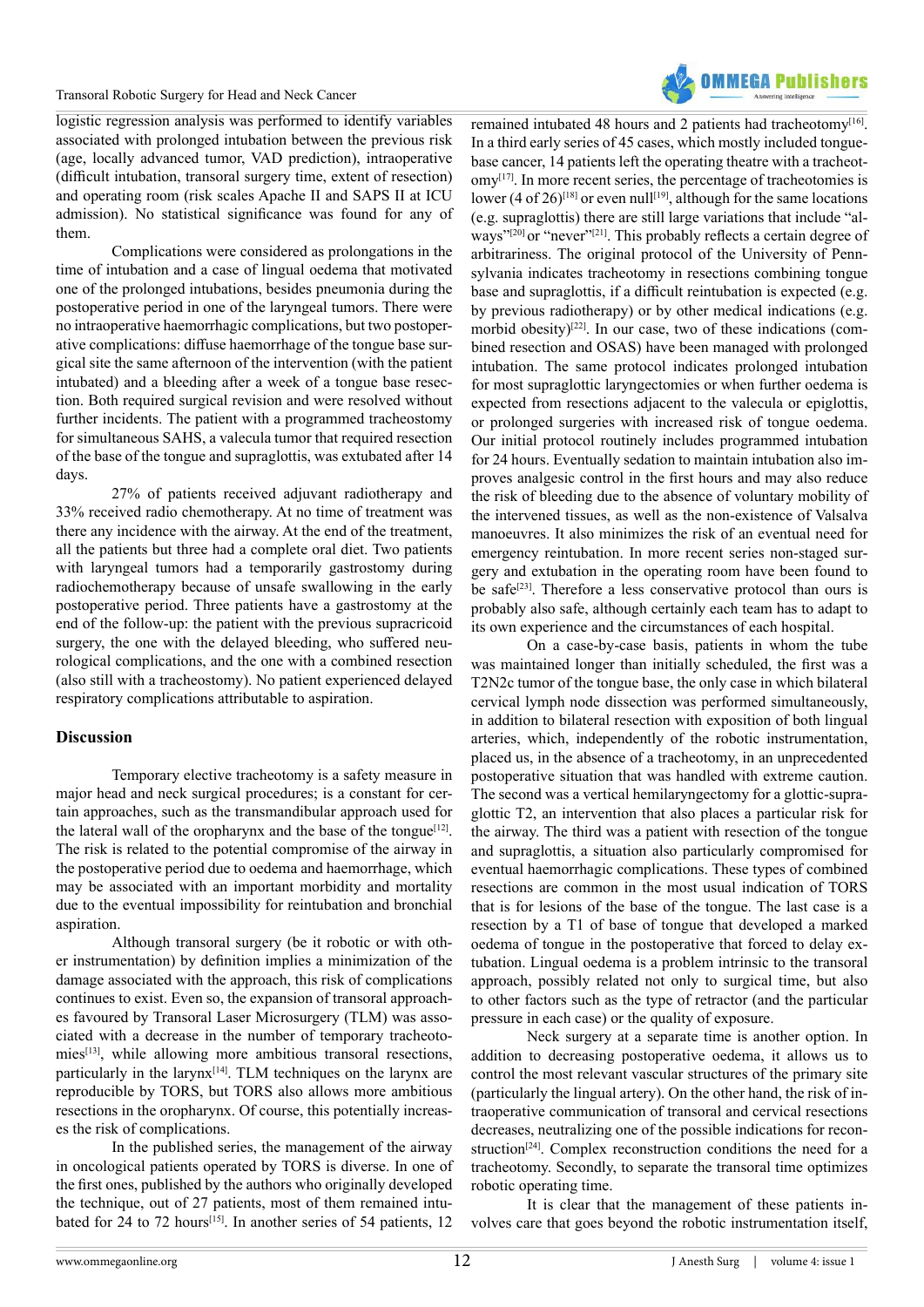

and that justifies the design of the transoral robotic surgery program. Regarding the intraoperative situation there are some important considerations from the anaesthetic point of view. The patient, once intubated, will be rotated 180º from the anaesthesia machine. The robot pedestal (patient-side cart), instrument tables, assistant surgeon and nurse will occupy the patient's head and chest area (Figures 3). A rigid retractor, the FKWO, and the arms of the robot occupy the surgical field, so that the head and thorax are difficult to access, which must be foreseen in relation to the fixation of tube and eventual vascular accesses. Obviously a large enough operating room is needed, in addition to a good coordination of the entire surgical team. Specific training is required for all staff, including nursing staff. Even so, we assume an increase in the time of response to an emergency as a result of this difficult access to the patient. We have not had any such situation that is unlikely if we check the published series.



**Figure 3:** Operating theatre setup for TORS. As usual in head and neck procedures, the anaesthesia carriage is placed at the patient's feet. In the case of robotic surgery, the head is also occupied by bulky items of equipment, and there is a complex cabling between them. In addition the patient's car is in a blocking situation while the trocars are placed in the robotic arms. This should be taken into account for potential emergency situations. The surgeon is at the console, away from the surgical field. An assistant-surgeon and the assistant are placed inside the sterile field at the head of the patient.

Regarding the type of tube although the initial recommendations included that of using a laser-protected tube because of the risk of damaging it with the monopolar coagulation spatula commonly used in TORS. In clinical practice this is very unlikely. It is also a problem for the nasal intubations because the laser tubes are short. We use conventional tubes. Nasal intubation moves the tube away from the resection area, particularly in the oropharynx. The short intervention time also allows us to use smaller diameter tubes.

We have to highlight some limitations of the study. It is an observational study on consecutive patients selected based on a surgical indication. The selection of patients who will undergo TORS might be different between centres. See again the description of patient´s features. Also the management of the postoperative period and the airway itself might be variable depending on factors like the availably of ICU or ENT surgeon on-call. As a general rule, putting patient safety first should be the motto.

The concept of MIS is intimately linked to the very development of robotic surgery. From our point of view, the objective of minimizing morbidity includes in head and neck surgery the avoidance of tracheotomy if we consider that this attitude is safe. In our series, a conservative protocol with two-stage surgery and prolonged programmed intubation has allowed us to do a non-tracheotomy surgery in almost all of the cases. Thus, in our experience, the realization of TORS in patients with pharyngolaryngeal tumors has been safe without a tracheotomy.

#### **References**

<span id="page-4-0"></span>1. [Weinstein, G.S., O'Malley, B.W., Magnuson, J.S., et al. Transoral](https://www.ncbi.nlm.nih.gov/pubmed/22752997) [robotic surgery: a multicenter study to assess feasibility, safety, and sur](https://www.ncbi.nlm.nih.gov/pubmed/22752997)[gical margins. \(2012\) Laryngoscope 122\(8\): 1701-1707.](https://www.ncbi.nlm.nih.gov/pubmed/22752997)

<span id="page-4-1"></span>2. [Kelly, K., Johnson-Obaseki, S., Lumingu, J., et al. Oncologic, func](https://www.ncbi.nlm.nih.gov/pubmed/24917389)[tional and surgical outcomes of primary Transoral Robotic Surgeryfor](https://www.ncbi.nlm.nih.gov/pubmed/24917389) [early squamous cell cancer of the oropharynx: A systematic review.](https://www.ncbi.nlm.nih.gov/pubmed/24917389) [\(2014\) Oral Oncol 50\(8\): 696-703.](https://www.ncbi.nlm.nih.gov/pubmed/24917389)

<span id="page-4-2"></span>3. [Granell, J., Mendez-Benegassi, I., Millas, T., et al. Transoral robot](https://www.hindawi.com/journals/criot/2014/497528/)[ic surgery: step-by-step radical tonsillectomy. \(2014\) Case Reports in](https://www.hindawi.com/journals/criot/2014/497528/) [Otolaryngology.](https://www.hindawi.com/journals/criot/2014/497528/)

4. [O'Malley, B.W., Weinstein, G.S., Snyder, W., et al. Transoral robotic](https://www.ncbi.nlm.nih.gov/pubmed/16885755) [surgery \(TORS\) for base of tongue neoplasms. \(2006\) Laryngoscope](https://www.ncbi.nlm.nih.gov/pubmed/16885755) [116\(8\): 1465-1472.](https://www.ncbi.nlm.nih.gov/pubmed/16885755)

<span id="page-4-3"></span>5. [Weinstein, G.S., O'Malley, B.W., Snyder, W., et al. Transoral robot](https://www.ncbi.nlm.nih.gov/pubmed/17305273)[ic surgery: supraglottic partial laryngectomy. \(2007\) Ann Otol Rhinol](https://www.ncbi.nlm.nih.gov/pubmed/17305273) [Laryngol 116\(1\): 19-23.](https://www.ncbi.nlm.nih.gov/pubmed/17305273)

<span id="page-4-4"></span>6. [Granell, J., Weinstein, G.S., Gutierrez-Fonseca, R. Adjusting the](https://www.ncbi.nlm.nih.gov/pubmed/25459411) [focus of transoral robotic surgery. \(2015\) Acta Otorrinolaringol Esp](https://www.ncbi.nlm.nih.gov/pubmed/25459411) [66\(3\): 181-182.](https://www.ncbi.nlm.nih.gov/pubmed/25459411)

<span id="page-4-5"></span>7. [Mydlarz, W.K., Chan, J.Y., Richmon, J.D. The role of surgery for](https://www.ncbi.nlm.nih.gov/pubmed/25456011) [HPV-associated head and neck cancer. \(2015\) Oral Oncol 51\(4\): 305-](https://www.ncbi.nlm.nih.gov/pubmed/25456011) [313.](https://www.ncbi.nlm.nih.gov/pubmed/25456011) 

<span id="page-4-6"></span>8. [Transoral Robotic Surgery Program in Otorhinolaryngology. Otorri](http://www.hospitalreyjuancarlos.es/es/cartera-servicios/servicios-quirurgicos/otorrinolaringologia/cirugia-robotica-transoral)[nolaringología.](http://www.hospitalreyjuancarlos.es/es/cartera-servicios/servicios-quirurgicos/otorrinolaringologia/cirugia-robotica-transoral)

<span id="page-4-7"></span>9. [Apfelbaum, J.L., Hagberg, C.A., Caplan, R.A., et al. Practice guide](https://www.ncbi.nlm.nih.gov/pubmed/23364566)[lines for management of the difficult airway: an updated report by the](https://www.ncbi.nlm.nih.gov/pubmed/23364566) [American Society of Anesthesiologists Task Force on Management of](https://www.ncbi.nlm.nih.gov/pubmed/23364566) [the Difficult Airway. \(2013\) Anesthesiology 118\(2\): 251-270.](https://www.ncbi.nlm.nih.gov/pubmed/23364566)

10. [Law, J.A., Broemling, N., Cooper, R.M., et al. The difficult airway](https://www.ncbi.nlm.nih.gov/pubmed/24132408) [with recommendations for management--part 2--the anticipated diffi](https://www.ncbi.nlm.nih.gov/pubmed/24132408)[cult airway. \(2013\) Can J Anaesth 60\(11\): 1119-1138.](https://www.ncbi.nlm.nih.gov/pubmed/24132408) 

<span id="page-4-8"></span>11. [Espinosa Domínguez, E., Reverón Gómez, M.A., Pérez Méndez,](https://www.ncbi.nlm.nih.gov/pubmed/21608277) [L., et al. Risk factors for postoperative complications in major head and](https://www.ncbi.nlm.nih.gov/pubmed/21608277) [neck surgery. \(2011\) Rev Esp Anestesiol Reanim 58\(4\): 218-222.](https://www.ncbi.nlm.nih.gov/pubmed/21608277)

<span id="page-4-9"></span>12. [Cameron, M., Corner, A., Diba, A., et al. Development of a trache](https://www.ncbi.nlm.nih.gov/pubmed/19423295)[ostomy scoring system to guide airway management after major head](https://www.ncbi.nlm.nih.gov/pubmed/19423295) [and neck surgery. \(2009\) Int J Oral Maxillofac Surg 38\(8\): 846-849.](https://www.ncbi.nlm.nih.gov/pubmed/19423295)

<span id="page-4-10"></span>13. [Cabanillas, R., Rodrigo, J.P., Llorente, J.L., et al. Head Neck. Func](https://www.ncbi.nlm.nih.gov/pubmed/15287032)[tional outcomes of transoral laser surgery of supraglottic carcinoma](https://www.ncbi.nlm.nih.gov/pubmed/15287032) [compared with a transcervical approach. \(2004\) Head Neck 26\(8\): 653-](https://www.ncbi.nlm.nih.gov/pubmed/15287032) [659.](https://www.ncbi.nlm.nih.gov/pubmed/15287032)

<span id="page-4-11"></span>14. [Vilaseca, I., Bernal-Sprekelsen, M. Transoral laser microsurgery](https://www.ncbi.nlm.nih.gov/pubmed/22503567) [for locally advanced laryngeal cancer. \(2013\) Acta Otorrinolaringol Esp](https://www.ncbi.nlm.nih.gov/pubmed/22503567) [64\(2\): 140-149.](https://www.ncbi.nlm.nih.gov/pubmed/22503567) 

<span id="page-4-12"></span>15. [Weinstein, G.S., O'Malley, B.W., Snyder, W., et al. Transoral robot](https://www.ncbi.nlm.nih.gov/pubmed/18086963)[ic surgery: radical tonsillectomy. \(2007\) Arch Otolaryngol Head Neck](https://www.ncbi.nlm.nih.gov/pubmed/18086963) [Surg 133\(12\): 1220-1226.](https://www.ncbi.nlm.nih.gov/pubmed/18086963)

<span id="page-4-13"></span>16. [Iseli, T.A., Kulbersh, B.D., Iseli, C.E., et al. Functional outcomes](https://www.ncbi.nlm.nih.gov/pubmed/19643246) [after transoral robotic surgery for head and neck cancer. \(2009\) Otolar](https://www.ncbi.nlm.nih.gov/pubmed/19643246)[yngol Head Neck Surg 141\(2\): 166-171.](https://www.ncbi.nlm.nih.gov/pubmed/19643246)

<span id="page-4-14"></span>17. [Moore, E.J., Olsen, K.D., Kasperbauer, J.L. Transoral robotic sur](https://www.ncbi.nlm.nih.gov/pubmed/19824067)[gery for oropharyngeal squamous cell carcinoma: a prospective study](https://www.ncbi.nlm.nih.gov/pubmed/19824067) [of feasibility and functional outcomes. \(2009\) Laryngoscope 119\(11\):](https://www.ncbi.nlm.nih.gov/pubmed/19824067) [2156-2164.](https://www.ncbi.nlm.nih.gov/pubmed/19824067)